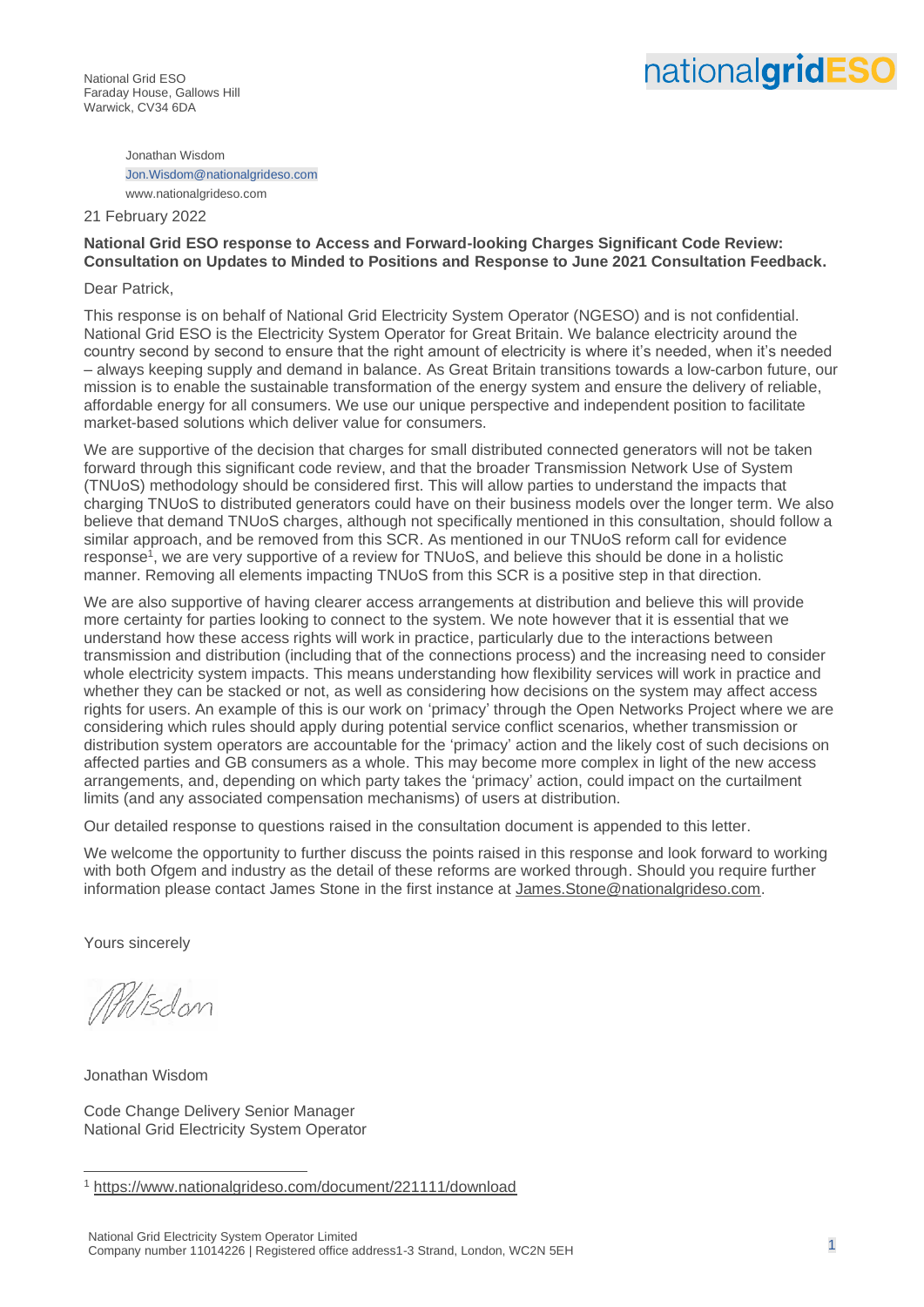# **Appendix**

Our answers to those questions of specific relevance to the ESO raised by the consultation are as follows.

## **Question 2e: Do our updated proposals to treat storage in line with generation for the purposes of connection charging simplify charging arrangements for these sites and better align with the broader regulatory and legislative framework?**

We agree that the proposal to no longer assess import and export reinforcement separately for storage and move to a single reinforcement charge calculation similarly to that of generation will simplify connection charging arrangements for these sites. Reducing the complexity of storage charging arrangements by having a single consistent calculation should ensure storage connection costs are more accurately calculated. This may make the development of such projects more economically viable and thus potentially bring forward further storage capacity on the network, which is a necessary step, as detailed in our Future Energy Scenarios<sup>2</sup>, in the drive to achieve Net Zero targets efficiently and securely.

We consider that the updated proposals to treat storage in line with generation will also better align with the broader regulatory and legislative frameworks as storage is considered generation under the Electricity Act and is also clearly defined in the electricity generation licence. It would also ensure consistency with the treatment of storage at transmission levels. An example of this is the Security and Quality of Supply Standard (SQSS) which sets out the criteria and methodology for planning and operating the transmission system and which currently treats any power infeed, including storage connections, the same from a design perspective with storage customers applying for a connection subsequently agreeing a generation contract (defined in the Connection and Use of System Code and the Grid Code) whereby they then have access to an agreed level of Transmission Entry Capacity (TEC).

# **Question 2f: Do you agree with our proposals regarding the treatment of in-flight projects (ie that they should not be permitted to reset their connection agreement and retain their position in the queue), noting they retain the right to terminate and reapply from 1 April 2023 should they wish to be treated under the proposed connection charging boundary?**

In the interest of fairness for connecting customers, we agree that any existing in-flight connection projects where connection applications are either made, or in process prior to the transition to the 1 April 2023 charging boundary changes, should not be allowed to reset their connection agreement whilst also maintaining their original queue position.

We agree with the principle that any in-flight project which seeks to take advantage of the shallower charging boundary and benefit from lower connection costs should be able to do so via the existing right to terminate with the requirement to then re-apply (under the proposed new charging arrangements) and essentially be treated as a new application falling to the back of the connections queue. This principle is consistent with the Energy Networks Association (ENA) 'Connection Queue Management' policy which should already be familiar to connections' parties, whereby a connection agreement can be terminated (either by the applicant or the Distribution Network Operator) with any re-application then being provided a new position in the connection queue.

## **Question 2i: Are there any risks associated with our proposals to allow current non-firm connected customers to seek a firm connection following the changes proposed by our SCR? Do you agree that existing non-firm connected customers that do seek a firm connection should be processed through existing queue management processes as determined by DNOs?**

We consider that introducing a shallower connection charge could encourage large volumes of applications from non-firm connected customers seeking to obtain a firm connection from 1 April 2023, which could result in additional pressure on the Distribution Network Operators (DNOs). The current DNO queue management process has a significant number of 'stage gates', so any influx of applications (following the changes proposed) could present risks from both a DNO system and resource perspective which in turn may impact their ability to process applications in a timely manner and lead to delays to connections. Furthermore, an increase in applications may result in additional pressure on the NGESO connections team, from an

<sup>2</sup> https://www.nationalgrideso.com/document/199871/download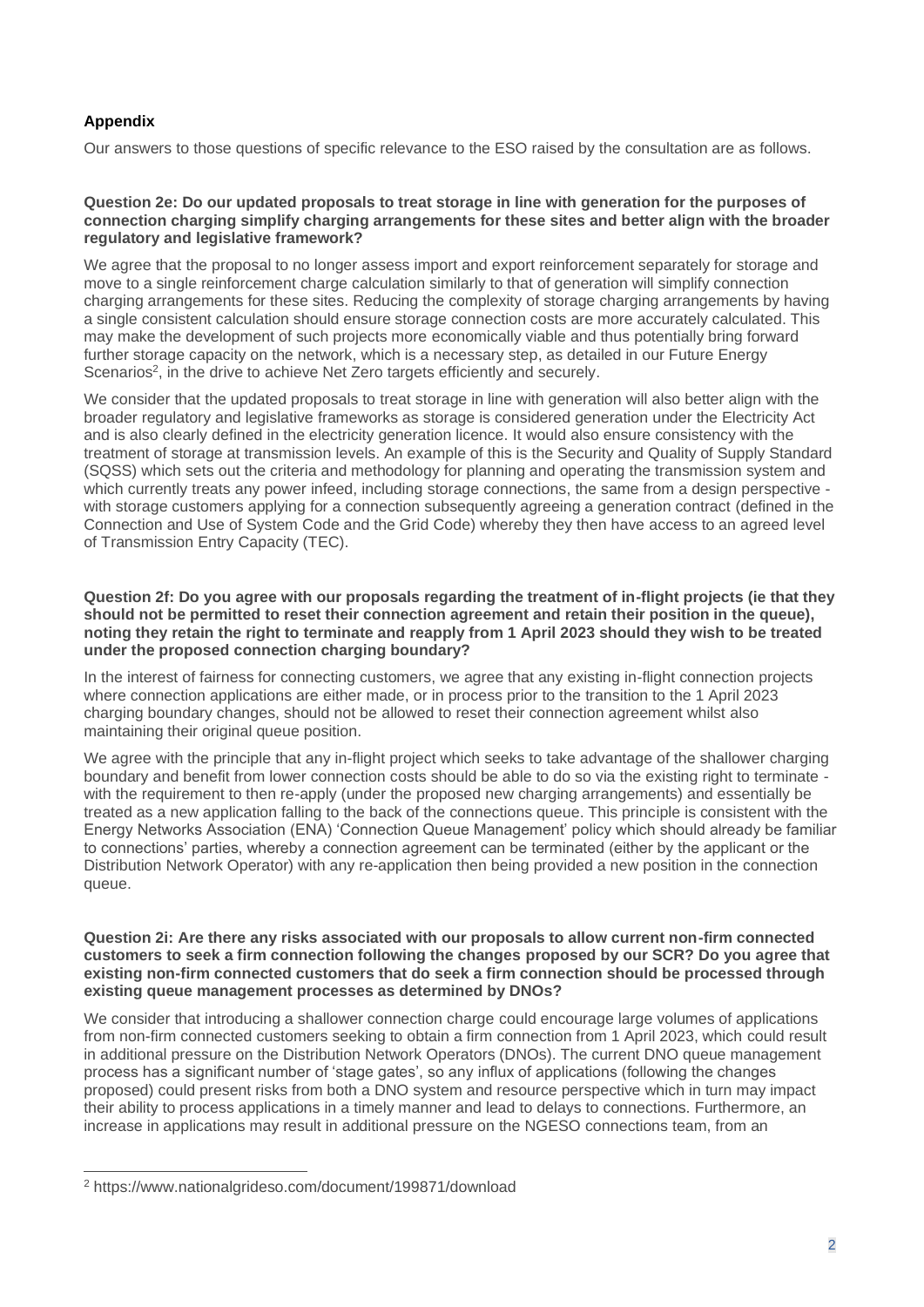administration perspective, in terms of processing Statement of Works applications from DNOs on behalf of these generators.

While customers already have the right to apply to 'firm up' their connection there may be some existing nonfirm 'legacy' customers who have not sought to do so, as in reality, they have been accustomed to having the necessary level of access to the system when they require it - even though they may not have explicit 'firm access' rights detailed within their contract. The changes proposed by the SCR are expected to encourage more applications looking to agree firm access, which could be to the detriment of those 'legacy' customers as this may have the impact of eroding the level of access those customers have become used to. Therefore, we believe that any process used to assess such non-firm to firm connection applications (including those that wish to move from Active Network Management (ANM) schemes) should apply a consistent baseline which considers the level of access those 'legacy' customers already have on the distribution network.

We agree that it is prudent to use the current DNO queue management processes (adapting them where necessary) to manage those existing non-firm connected customers that seek to obtain a firm connection. However, we understand that the current queue management policy may benefit from further clarity and use of a common understanding across the DNOs of what a non-firm and firm connection might be and how this might compare or align (and interact in terms of flexibility services) with those definitions of non-firm and firm connections already adopted at transmission. For example, for a connection to be considered as 'firm' at transmission, a party needs to adhere to a suite of standard 'technical' conditions (which essentially offer additional engineering security to the overall system). Should this level of 'firm' access be removed then there is a clearly defined and codified route detailing the connection standard that must have been removed for the connected party to be eligible for any associated compensation. We consider that where possible, aligning such concepts across distribution and transmission could deliver improved consistency in terms of treatment and provide transparency for connecting customers.

## **Question 3a: Do you agree with our proposal to exclude customer interruptions and transmission constraints from the definition of curtailment with respect to distribution network access arrangements?**

We agree that the definition of curtailment in relation to distribution access should exclude customer interruptions (due to network unavailability) as these, we consider, are primarily caused by faults or damage to the distribution system and could not be deemed as an action purposefully taken by the DNO to restrict conditions of a connection.

However, constraints at transmission can have an impact at distribution, sometimes resulting in actions being taken on the distribution system, which may ultimately lead to distribution users being taken off the system due to services they have opted to provide. Therefore, rather than attempting to exclude transmission system needs when defining curtailment at distribution, it may be beneficial to focus on identifying those 'actions taken to operate the transmission system' and the various drivers for these actions. Determining the process for agreeing which system need drives the requirement for a system operator action and therefore whether this counts towards the distribution networks curtailment limits may also need to be considered and potentially codified. In addition, those costs associated with any action that takes a distribution connection beyond the defined level of curtailment may also need to be factored into a wider cost benefit assessment so that the methodology is fully reflective of the true costs of system operation.

## **Question 3c: Do you have any views on the principles that should be applied to ensure curtailment limits are set in a consistent manner?**

We believe the DNOs are best placed to define how curtailment limits for customers connected on the distribution system are defined and that the proposal to base these on the overarching principle of maximum overall network benefit seems appropriate. We consider that whichever methodology is defined will need to be applied in a standardised manner across the DNO networks which should then allow for improved consistency and transparency for those connecting customers. We also note, any baseline curtailment limits eventually approved will need to be considered from a whole system perspective taking account of the Electricity System Operator (ESO) requirements for access to a liquid market where it can readily procure flexibility services (and capacity) from distribution connected parties.